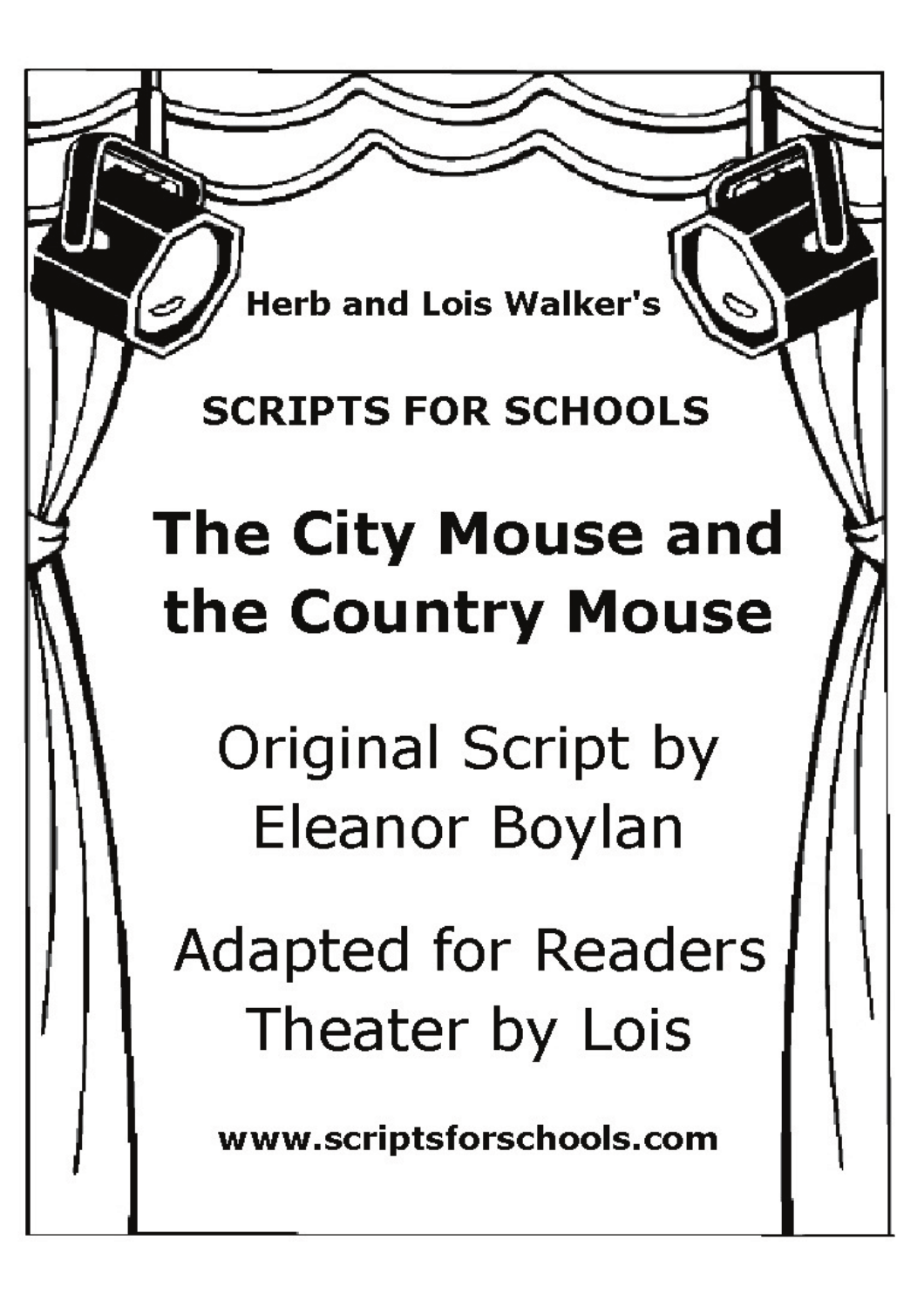#### **By Lois Walker 3 readers, 7 ½ script pages**

## **READER 1: Phoebe READER 2: Mrs. Chipmunk/The Cat READER 3: Valerie**

This script is meant to be read aloud and has been blocked or staged as a Readers Theater piece, not as a traditional theater piece.

STAGE SET-UP: Arrange three stationary stools in a line facing audience area. (Piano stools with swivel seats may be used, if desired). Leave enough space between stools to allow for movement in-between and around stools. Place three music stands in front of stools to hold script binders. Lower stands to a level which allows audience to see readers faces and upper bodies.

#### READER FOCUS:

Readers are asked to read all lines front (toward the audience) and not to each other. (As a reader, it is sometimes helpful to look just above the heads of the audience members and address all lines there).

#### ACTION AND MOVEMENT:

All mimed action is also directed to the audience. No traditional theater blocking is used. After each character enters for the first time, each remains on stage throughout the entire reading and simply turns his or her back to the audience and sits when not in the immediate scene.

#### DIRECTOR/READER OPTIONS:

However, if you do not wish to read the script as described above, ask your readers to read-aloud while relating to and establishing eye contact with each other, and create simple mime and stage movements to enhance the dialogue. Simple props and costume pieces might also be added. Unless your readers are entering an adjudicated Readers Theater competition, no strict rules need apply!

#### COSTUME POSSIBILITIES:

The script calls for a simple bonnet for the country mouse and an elaborate hat for the city mouse. Additional costume pieces might

include a shawl for Mrs. Chipmunk and cat ears and whiskers for the cat. All costume pieces must be pre-set on or beside stools before the reading begins.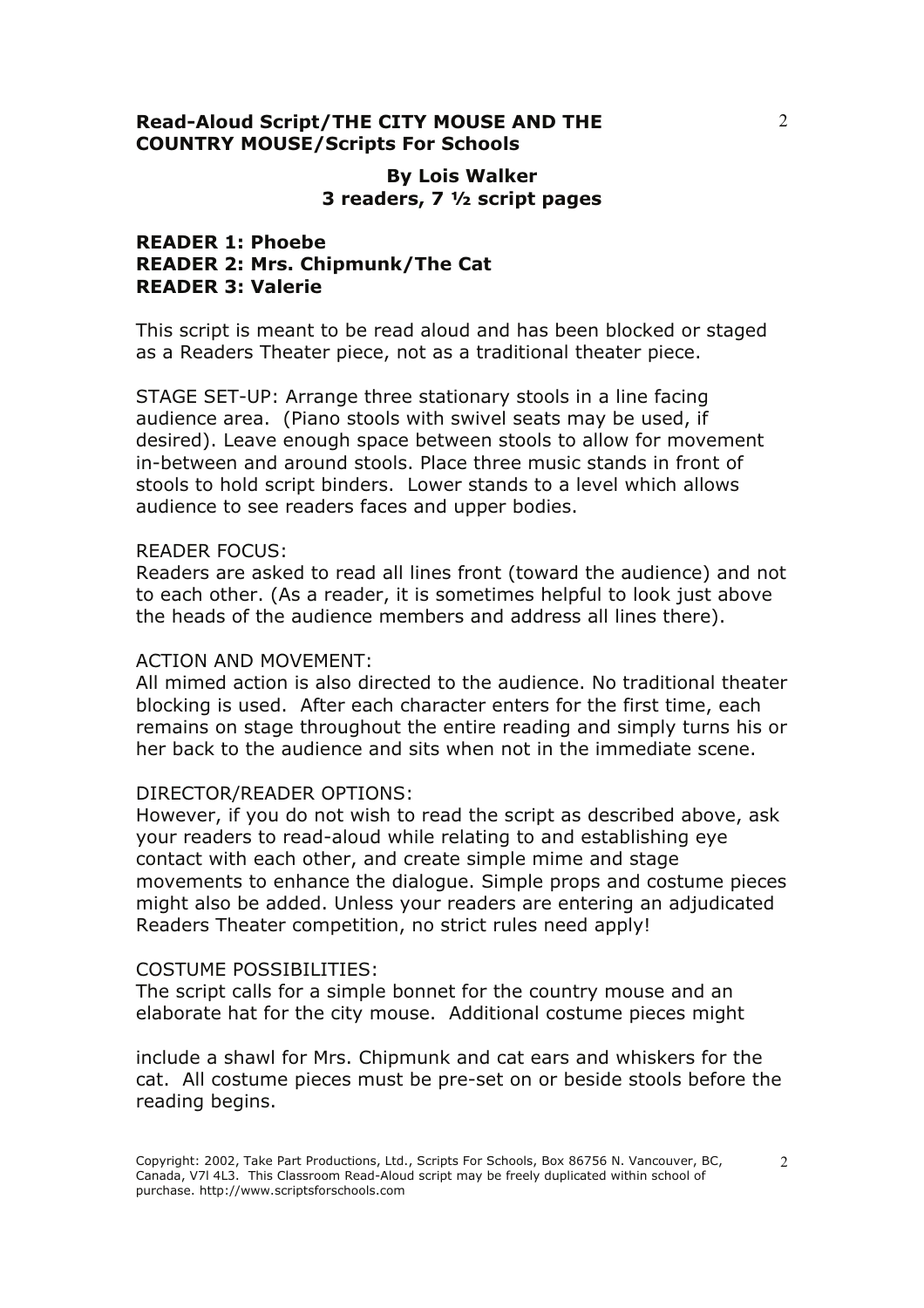ENTRANCE: Pheobe and Mrs. Chipmunk enter from opposite sides of the reading area carrying their scripts with them. Both take their assigned places in front of stools and behind music stands. Both place their scripts on music stand in front of them. Mrs. Chipmunk sits on stool and turns her back to the audience as Phoebe speaks:

| I'm so excited! I've just received an<br>invitation from my cousin Valerie who<br>lives in the city! I've never been in the<br>city, but I hear it's very glamorous and<br>exciting. Oh, I can't wait! I'd better get<br>ready. Let's see I guess I won't bake<br>today after all! |
|------------------------------------------------------------------------------------------------------------------------------------------------------------------------------------------------------------------------------------------------------------------------------------|
|                                                                                                                                                                                                                                                                                    |
|                                                                                                                                                                                                                                                                                    |

*(Mrs. Chipmunk turns to face audience, stands, and reads):* 

| <b>READER 2/Mrs</b><br><b>Chipmunk:</b>  | Good morning, Phoebe. I've brought that<br>recipe you wanted.                                                    |
|------------------------------------------|------------------------------------------------------------------------------------------------------------------|
| <b>READER 1/Phoebe:</b>                  | Thank you, Mrs. Chipmunk, but I won't<br>need it. I'm not going to the fair<br>tomorrow.                         |
| <b>READER 2/Mrs.</b><br><b>Chipmunk:</b> | Not going! Why?                                                                                                  |
| <b>READER 1/Phoebe:</b>                  | My cousin Valerie invited me to visit her<br>in the city. I'm leaving right away!                                |
| <b>READER 2/Mrs.</b><br><b>Chipmunk:</b> | Why, how lovely! I hope you have a<br>marvelous time. I went to the city once.<br>It's quite - well - different. |
| <b>READER 1/Phoebe:</b>                  | So I hear! And so much fun!                                                                                      |
| <b>READER 2/Mrs.</b>                     | (hesitating)                                                                                                     |
| <b>Chipmunk:</b>                         | Er - well, that is a matter of opinion.<br>Goodbye, my dear. Enjoy yourself.                                     |

*(Mrs. Chipmunk sits and turns her back to audience once again)* 

Copyright: 2002, Take Part Productions, Ltd., Scripts For Schools, Box 86756 N. Vancouver, BC, Canada, V7l 4L3. This Classroom Read-Aloud script may be freely duplicated within school of purchase. http://www.scriptsforschools.com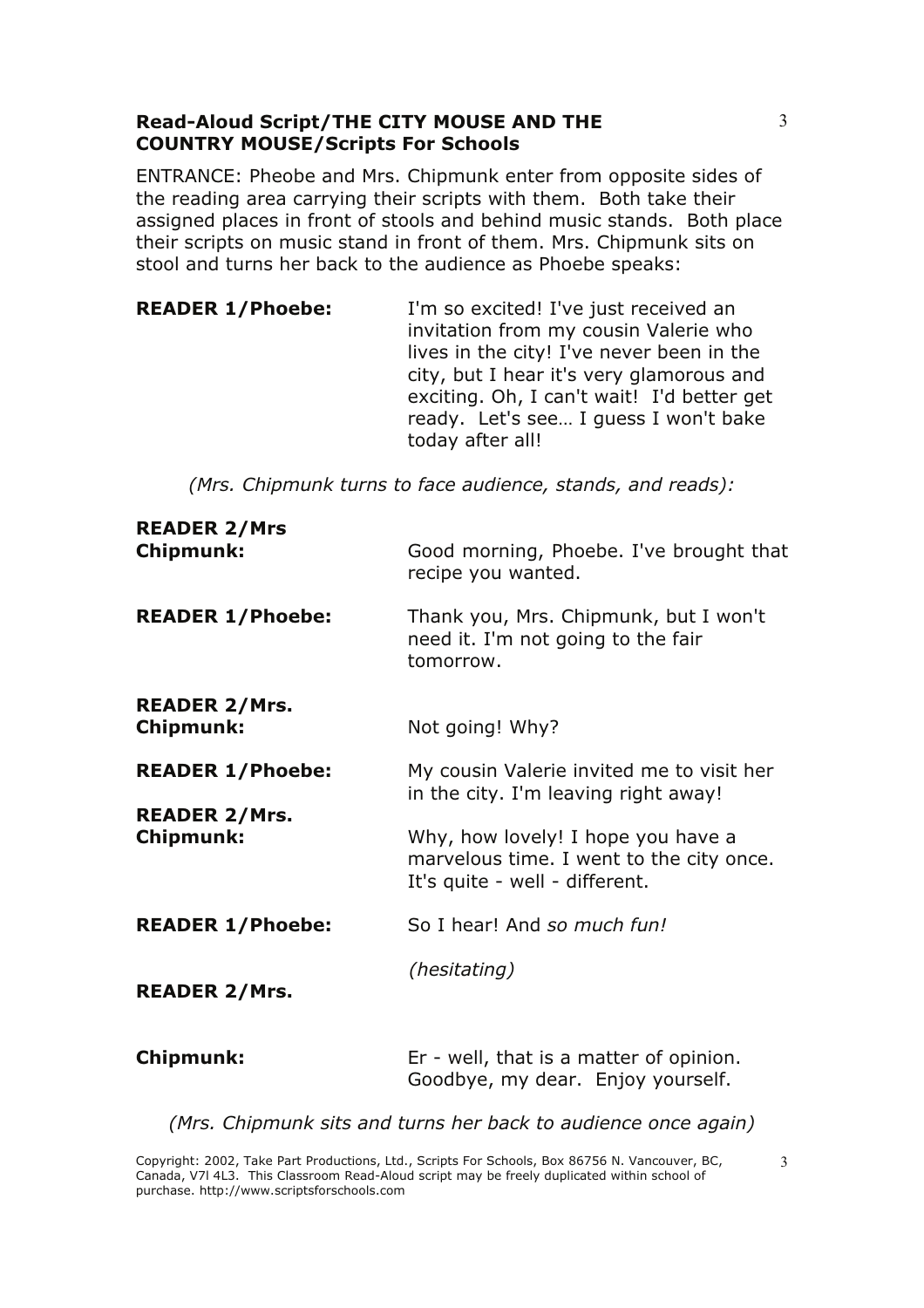### **READER 1/Phoebe:** I certainly will! Big city --here I come!

*As Pheobe reads above line, she picks up a simple country bonnet which has been pre-set on her stool - and puts it on. She smiles at audience, then sits on stool and turns back to audience. Valerie enters the reading area and mimes dusting arranging, and straightening as she makes her way to her stool and music stand. Her script has been pre-set on the stand. She mimes dusting the stand, looks around to inspect the imaginary room, then reads):* 

**READER 3/Valerie:** There, I think everything is ready.

*(to the audience)* 

I do want my cousin Phoebe to have a good time. She's never been to the city before.

*(Keeping back to audience, Phoebe's calls out):* 

| <b>READER 1/Phoebe:</b>  | "Valerieeeeee!"                              |
|--------------------------|----------------------------------------------|
| <b>READER 3/Valerie:</b> | Oh, good. She's arrived. Come in,<br>Phoebe! |

*(Pheobe turns to face audience and stands. She is smiling)* 

**READER 3/Valerie:** Well, it's nice to see you, Phoebe! I'm so glad you could come! Hasn't it been ages since we met? Oh, it's so delightful to be together again!

**READER 1/Phoebe:** Oh, Valerie, it was so nice of you to invite me! I've been so bored in the country lately and I was so happy to get your invitation!

*(looking around)* 

And what a lovely house you have!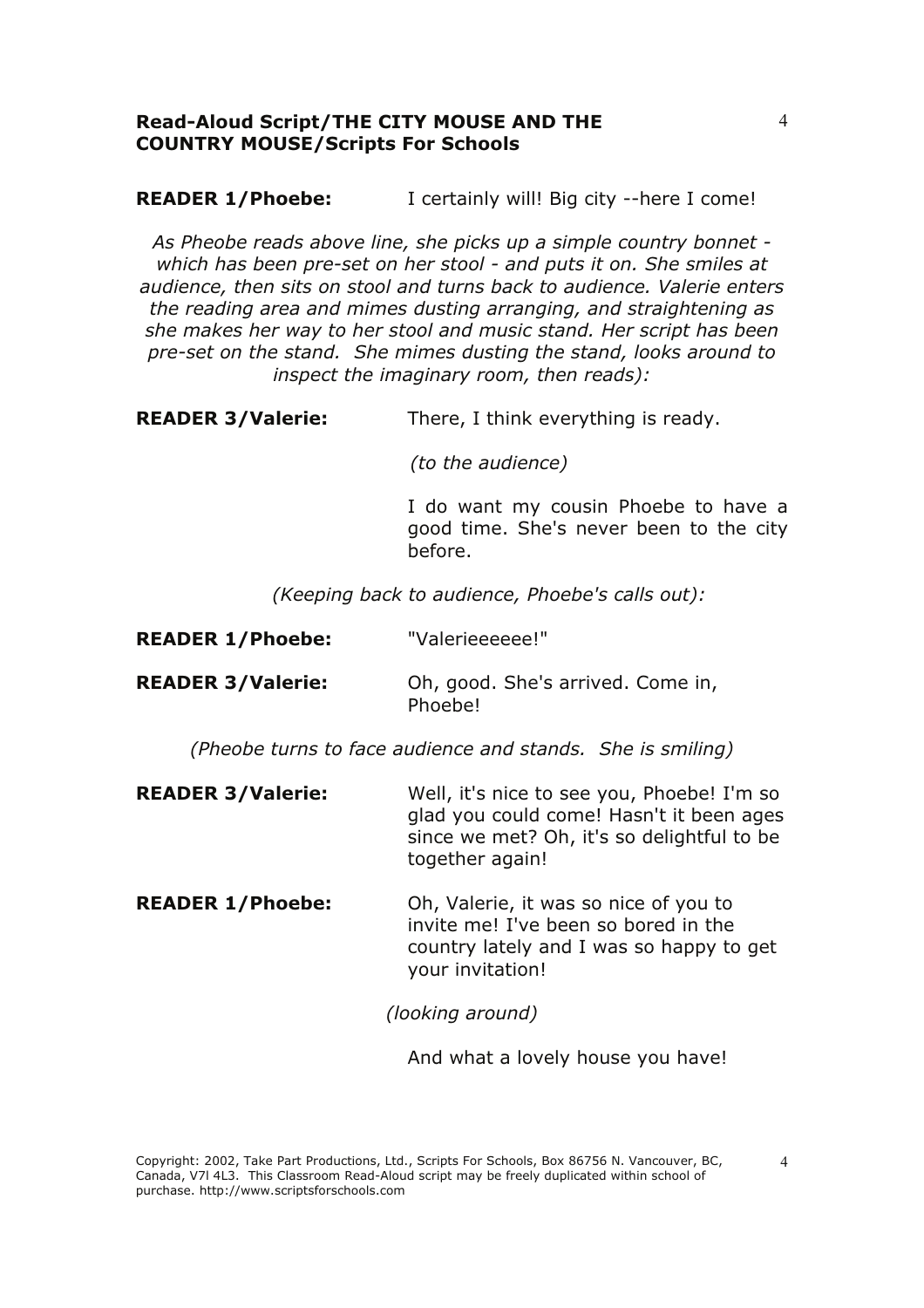| <b>READER 3/Valerie:</b> | It's underneath the kitchen cabinets of         |
|--------------------------|-------------------------------------------------|
|                          | some very rich people. They drop the            |
|                          | most <i>divine</i> crumbs! Now, let's sit right |
|                          | down                                            |

*(Keeping back to audience, READER 2 calls out):* 

| <b>READER 2/Cat:</b> | <b>MEOOOWWW!</b> |
|----------------------|------------------|
|                      |                  |

*(Phoebe jumps. She is very afraid)* 

| What - w-what was that?                                                                                                                   |
|-------------------------------------------------------------------------------------------------------------------------------------------|
| (exasperated)                                                                                                                             |
| That pesky cat! I thought they put him<br>outside!                                                                                        |
| You mean a cat lives here?                                                                                                                |
| Yes, and the people who live here adore<br>him and spoil him. We'd better not take<br>any chances. Let's go shopping. I'll get<br>my hat. |
|                                                                                                                                           |

*(Pheobe looks around nervously)* 

| <b>READER 1/Phoebe:</b> | Goodness -- imagine living under the<br>same roof with a cat! I'd be so nervous<br>all the time. The cats in the country live<br>in the barn, away from the house! |
|-------------------------|--------------------------------------------------------------------------------------------------------------------------------------------------------------------|
|                         | (READER 2 meows as before)                                                                                                                                         |
| <b>READER 2/Cat:</b>    | <i>MEOOOWWW!</i>                                                                                                                                                   |
| <b>READER 1/Phoebe:</b> | Oh no, that meow sounded closer! Let's<br>hurry Valerie. Let's get out of here.                                                                                    |

5